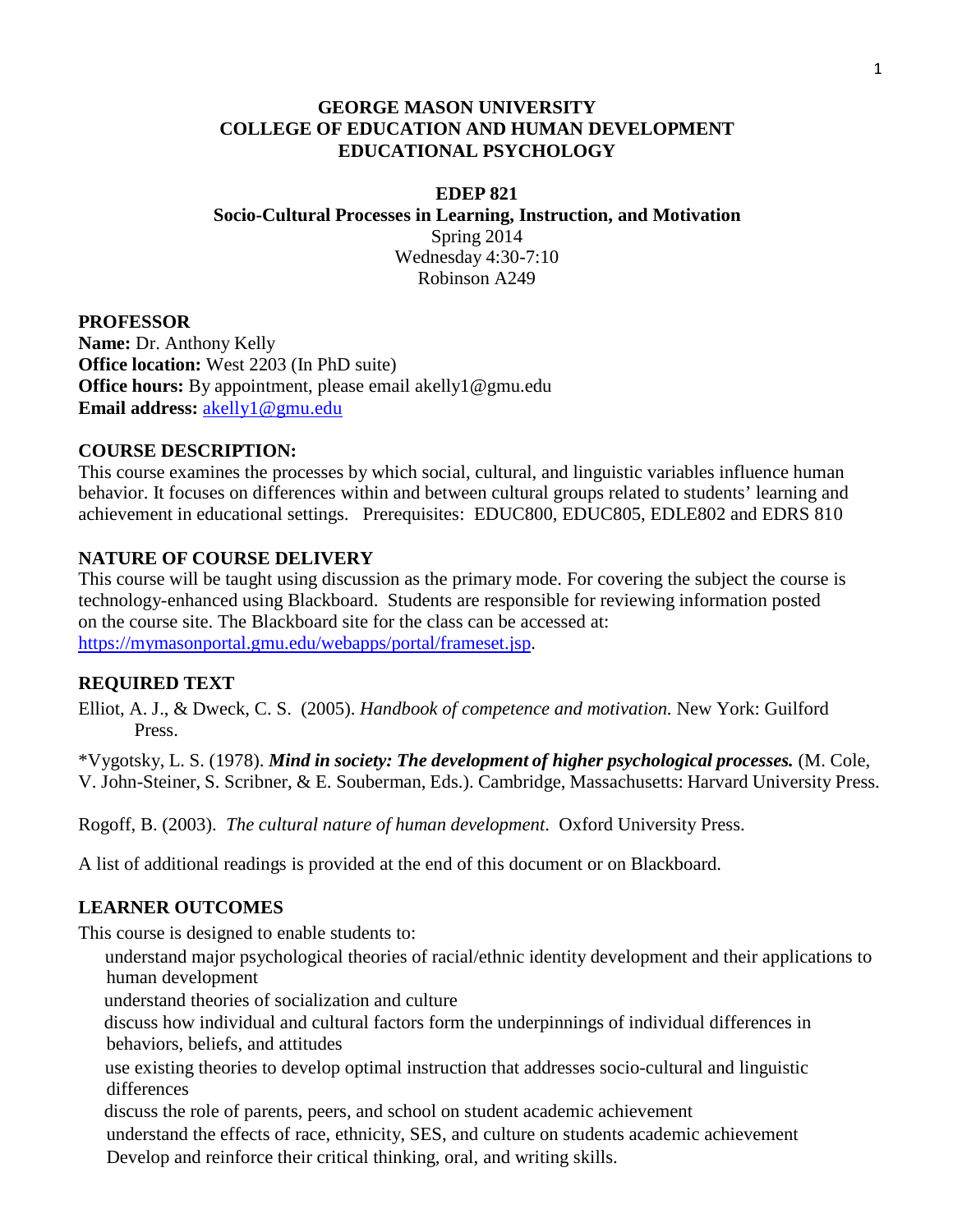# **RELATIONSHIP TO PROGRAM GOALS AND PROFESSIONAL ORGANIZATION**

Principle 1: The Nature of Learning Process Principle 2: Goals of the Learning Process Principle 3: Construction of Knowledge Principle 4: Strategic Thinking Principle 5: Thinking about Thinking Principle 6: Context of Learning Principle 7: Motivational and Emotional Influences on Learning Principle 8: Intrinsic Motivation to Learn Principle 9: Effects of Motivation on Effort Principle 11: Social Influences on Learning Principle 13: Learning and Diversity

For more information please see:

American Psychological Association (1997). Learner-Centered Psychological Principles*: Guidelines for the Teaching of Educational Psychology in Teacher Education Programs*. Retrieved October 14, 2002 from [http://www.apa.org](http://www.apa.org/)

# **COURSE REQUIREMENTS**

It is expected that each student will:

- 1. Read all assigned materials for the course
- 2. Attend each class session
- 3. Participate in classroom activities that reflect critical reading of materials
- 4. Critique and or discuss assigned articles in class
- 5. Lead class discussion where appropriate
- 6. Write and present a ―theory of action‖ profile of <sup>a</sup> non-profit organization devoted to improving school achievement
- 7. Write a research proposal and present in a poster session

# *Attendance and Participation (5%)*

Because of the importance of lecture and classroom discussions to students' total learning experience, each student is expected to come to class on time and participate in class discussions and activities. Additionally, assigned readings are to be completed before class. Attendance, punctuality, preparation, and active contribution to small and large group activities are essential. These elements of behavior reflect the professional attitude implied in the course goals and will account for 10% of the course grade. In the event students miss a class, the professor should be notified, preferably in advance, and the student is responsible for any assignments and materials passed out or discussed that day. (See rubric for attendance and participation in Appendix A).

*Communities of Practice*. A key concept in sociocultural theories of learning is the social nature of learning. Students are invited to create a working community of practice (COP) as part of course activities. Form groups of four students, chosen on the basis of member diversity. Some activities will be conducted at the COP level, and credit for assignments will be awarded to all members, equally. Bear this in mind in the formation and conduct of the COP. Send an email to akelly  $\log$  mu.edu by Friday, January 24 with the names of your COP. These groups will then be set up on Blackboard.

*Communities of Practice Panels/ presentations, questions, and discussions (20%).* See class schedule. There are four class presentations for the COPs  $(4*5\% = 20\%)$ 

# *Journals and their use in class discussion (25%)*

To facilitate deeper thinking on the class material and class discussion, students are expected to keep a public Blackboard journal/diary in which they write their thoughts. Some weeks will have a specific journal assignment, others should involve making sense of the week's readings in whatever make sense to the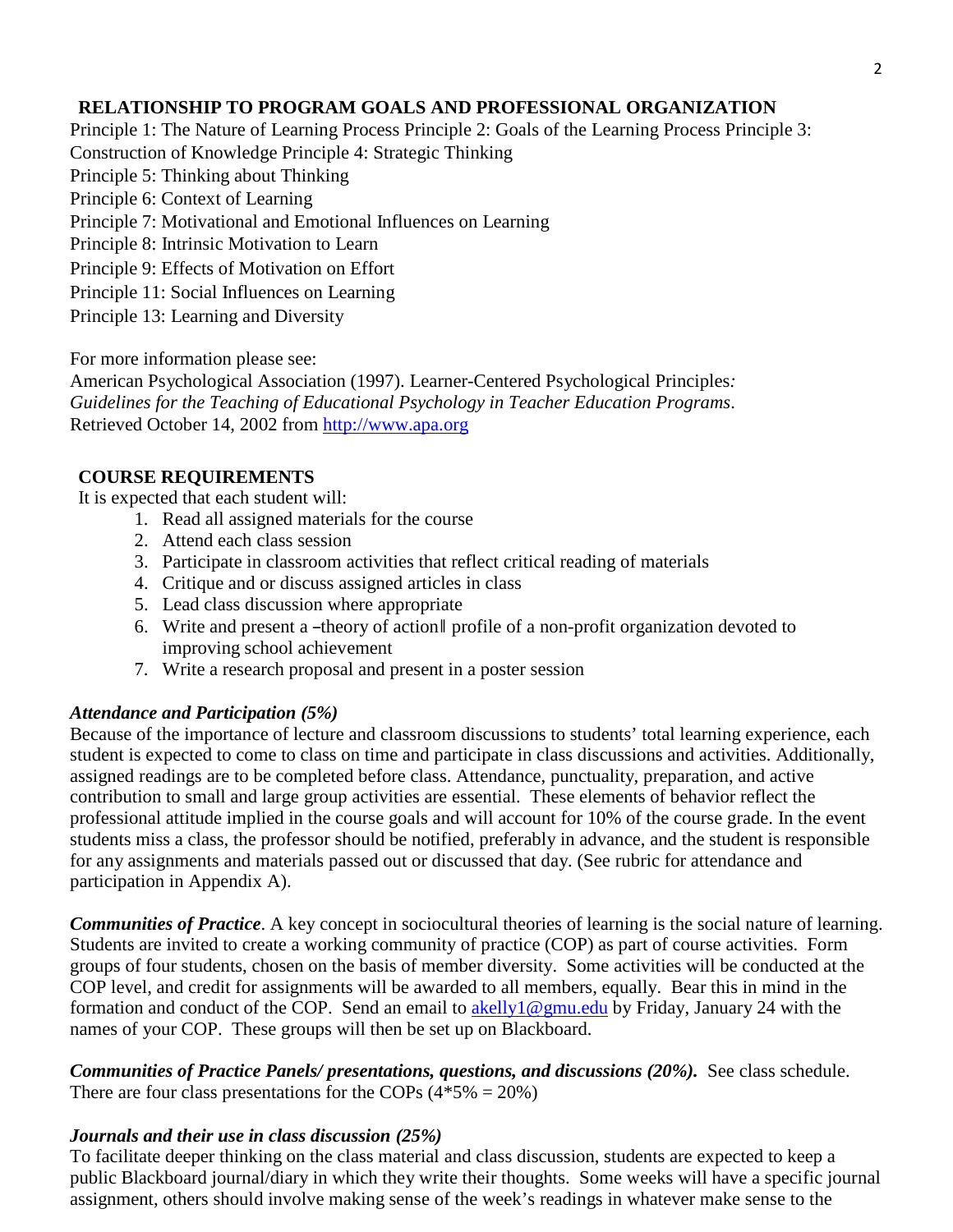writer. The journal will also be the place where each student considers and makes notes about their final research design paper. Journals will be graded for being consistently and thoughtfully kept.

Five journal entries should be made by 2/12. Three journal entries will be formally graded—2 the student selects, 1 the professor randomly selects. The evaluation criteria will be for depth of thinking and insights, attention to detail, and thoroughness. Links to class discussions, to comments of other students, and to readings from the reading list, or to other reading will improve the entries. Time is set aside on 2/12 to prepare the journal for grading. Submit your selections by 2/19. Students are encouraged to continue to contribute to their journals for the rest of the semester, particularly as new ideas are discussed. The journal should prove to be a useful place to write notes about the research proposal paper. However, there will be no further grading of the journals/diaries. Students will be expected to bring up ideas generated through the journaling process in class discussions.

Students are encouraged to look at others' journals to extend their own thinking, or to help clarify difficult concepts. *If you do use an idea from another student's journal, cite it.*

*Design a research proposal with human subjects forms, a PowerPoint presentation (50%: 35% Written Research Proposal; 5% Human Subjects' Forms; 10% Presentation).* For this option, each student will write a research proposal that draws on the key themes covered in the class. The theoretical framing and methods should reflect those used in sociocultural research studies read in class. For example, an equity view of learning mathematics with a focus on social use of teaching tools. Proposals should assume that an adequate budget is available. Key elements of the proposal are the following:

- 1. Problem Statement: What is the problem addressed in study. Why it is important?
- 2. Research question(s)/hypotheses
- 3. Conceptual Framework: What sociocultural ideas underlie or shape your research study?
- 4. Methodology: Participants, measures, procedures and design of the research study
- 5. Discussion: Potential results, limitations, and future research

# *Sample Method Section*

1. Statement of purpose and research questions, including a statement indicating research you are replicating and extending and a relevant citation for the study. (See also APA manual pp. 247-249). A model for qualitative research methods will be given during class.

2. Method (5-6 pages)

Participants characteristics Sampling

procedures, setting

Sample size

Materials

Content to be learned or taught

Method of implementation

Deliverer

Setting

Time span, including number of sessions, duration of each session

Unit of analysis

Measures (Data sources) (dependent variables) instrumentation (where relevant)

Procedures (proposed data collection process)

Proposed preliminary data analyses (table of research question by data source by proposed data analysis

3. References

The research proposal will be submitted as a final term paper, and it will be presented in a PowerPoint session at the end of the semester following APA presentation guidelines. Research papers must adhere to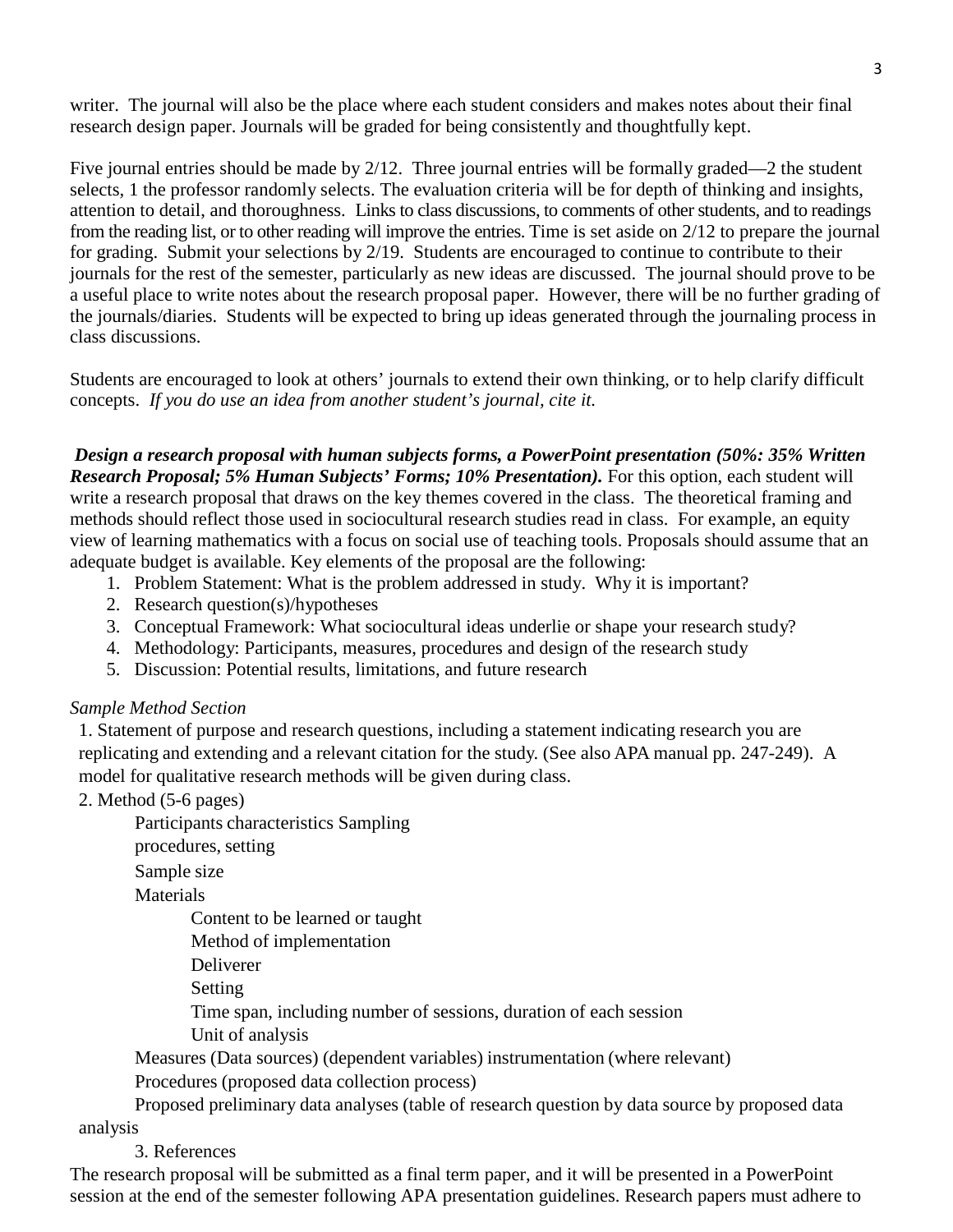the APA Publication Manual Guidelines. Additional guidelines and rubrics for the research proposal and poster presentation will be provided.

**Completion of Human Subjects Proposals:** Students will write a human subjects (IRB) proposal to accompany the proposed research method section. Turn in a hard copy of each, and upload to Blackboard. Title the file with your name, Title of Paper-IRB, and the date.

**Presentation:** A method section of the students' choice (qualitative or quantitative) will be presented orally using audio-visual aids (e.g., power point slides). Upload a copy of the slides to Blackboard. Signup sheets for presentation times will be distributed in class.

## **Course Evaluation**

The requirements for this class will be weighted in the following manner:

| Attendance and Participation                             | 5%  |
|----------------------------------------------------------|-----|
| Journal/Diary                                            | 25% |
| <b>Community of Practice Activities</b>                  | 20% |
| Research proposal paper, human subjects, and PowerPoint: | 50% |

Your final grade for this class will be based on the following:

 $A_1 = 98 - 100\%$   $A = 93 - 97$   $A_2 = 90 - 92$   $B_1 = 88$  $-89\% \qquad B = 83-88\% \qquad B = 80-82\% \text{ C} = 70-79\%$  $F < 70\%$ 

# COLLEGE OF EDUCATION AND HUMAN DEVELOPMENT

## *Student Expectations*

 Students must adhere to the guidelines of the George Mason University Honor Code [See [http://academicintegrity.gmu.edu/honorcode/\]](http://academicintegrity.gmu.edu/honorcode/).

 Students with disabilities who seek accommodations in a course must be registered with the George Mason University Office of Disability Services (ODS) and inform their instructor, in writing, at the beginning of the semester [See [http://ods.gmu.edu/\]](http://ods.gmu.edu/).

 Students must follow the university policy for Responsible Use of Computing [See [http://universitypolicy.gmu.edu/1301gen.html\]](http://universitypolicy.gmu.edu/1301gen.html).

 Students are responsible for the content of university communications sent to their George Mason University email account and are required to activate their account and check it regularly. All communication from the university, college, school, and program will be sent to students solely through their Mason email account.

 Students must follow the university policy stating that all sound emitting devices shall be turned off during class unless otherwise authorized by the instructor.

Students are expected to exhibit professional behaviors and dispositions at all times.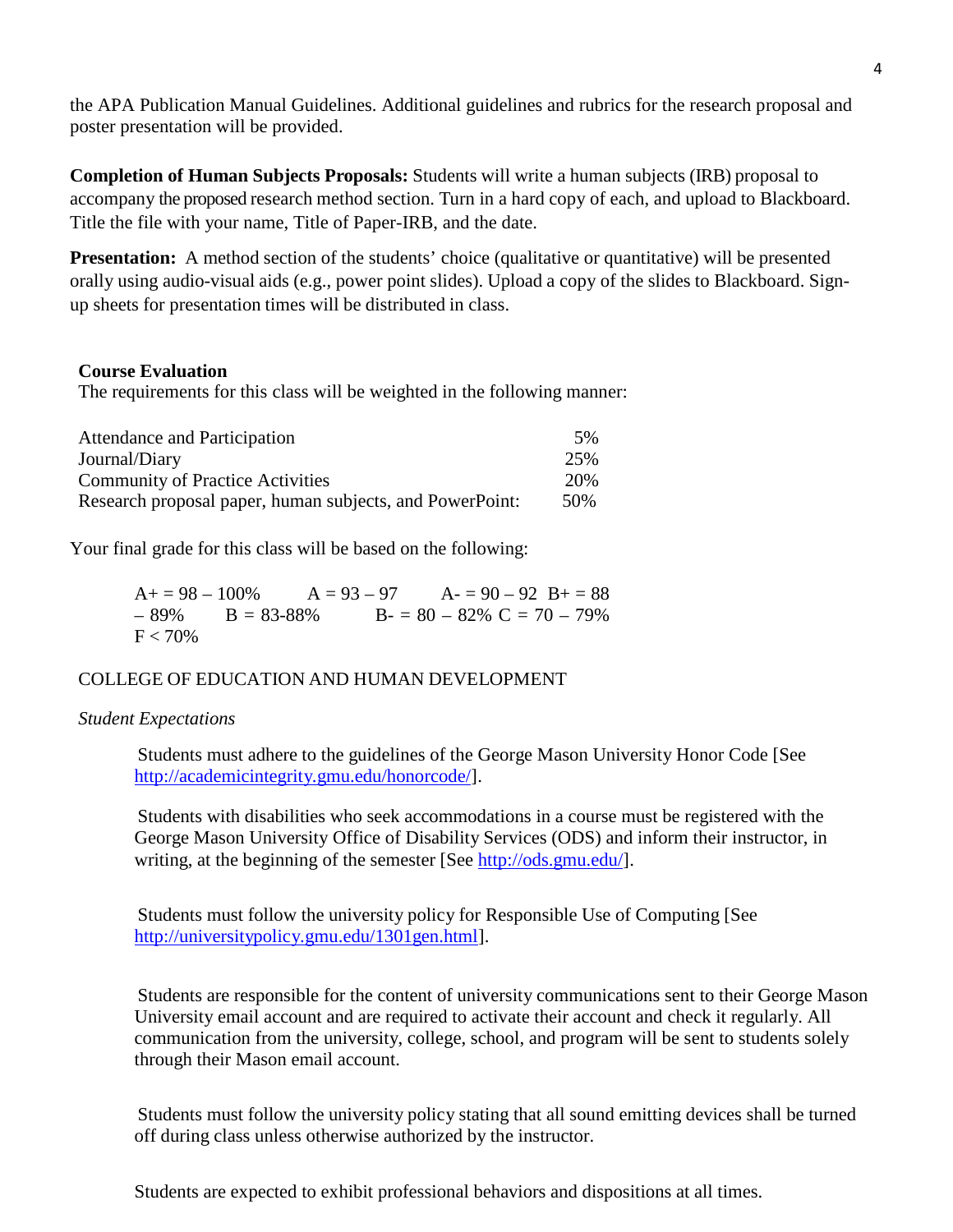#### *Campus Resources*

 The George Mason University Counseling and Psychological Services (CAPS) staff consists of professional counseling and clinical psychologists, social workers, and counselors who offer a wide range of services (e.g., individual and group counseling, workshops and outreach programs) to enhance students' personal experience and academic performance [See [http://caps.gmu.edu/\]](http://caps.gmu.edu/).

 The George Mason University Writing Center staff provides a variety of resources and services (e.g., tutoring, workshops, writing guides, handbooks) intended to support students as they work to construct and share knowledge through writing [See [http://writingcenter.gmu.edu/\]](http://writingcenter.gmu.edu/). For additional information on the College of Education and Human Development, Graduate School of Education, please visit our website [See [http://gse.gmu.edu/\]](http://gse.gmu.edu/).

## **ADDITONAL CLASS POLICIES**

## **Paper Format**

*Papers not following this format may be automatically reduced by up to a letter grade.*

| <b>DAT</b><br>E | <b>TOPIC/LEARNING</b><br><b>EXPERIENCE</b>                                                                                                                                                                                                                                                                                                                                       | <b>READING &amp; ASSIGNMENTS</b>                                                                                                                                                                                                                                                                                                                                                                                                   |
|-----------------|----------------------------------------------------------------------------------------------------------------------------------------------------------------------------------------------------------------------------------------------------------------------------------------------------------------------------------------------------------------------------------|------------------------------------------------------------------------------------------------------------------------------------------------------------------------------------------------------------------------------------------------------------------------------------------------------------------------------------------------------------------------------------------------------------------------------------|
| Wedn<br>1/22    | Review syllabus<br>Introduction and Overview<br>Forming communities of practice<br>Journal/diary plans<br>Forming COPs, Wenger (1998)<br>http://www.co-i-l.com/coil/knowledge-<br>garden/cop/lss.shtml, and Bourhis &<br>Dubé<br>(http://jis.sagepub.com/content/36/2/1<br>$75$ );<br>Storberg-Walker (2008)<br>Choosing themes/topics for this class,<br>e.g. Hedegaard (2009). | Searching a topic in the library; Mendeley. Zotero<br>Social drivers: http://life-slc.org/about/drivers.html<br>http://ejournals.library.ualberta.ca/index.php/IJQM/article/view/8069<br>/9008, Engin (2011).<br>Researcher identity journal/diary. Read (Vagan), (Engin). (Obasi)<br>(Soyer) (Martin, 2007) (Cole, 2010)<br>LIFE papers: http://life-slc.org/research/pubs.html<br>Cole papers: http://lchc.ucsd.edu/People/MCole |
| 1/29            | Intelligence<br>COP-A: Read and report on HCM,<br>Chap 2. Prepare and upload slides to<br>BB.<br>ALL COPS: include studies in addition<br>to the assigned chapters!                                                                                                                                                                                                              | COP-B: Read HCM, Chap 2 and critique using Rogoff (2003)<br>(Chapter 7)<br>COP-C: Read HCM, Chap 2 and critique using HCM 24<br>COP-D: Read HCM, Chap 2 and critique using HCM 25<br>Upload critique notes to BB.<br>Make individual journal/diary entry (all students)                                                                                                                                                            |
| 2/5             | <b>Achievement</b><br>COP-A: Read and report on HCM,<br>Chap 4. Prepare and upload slides to<br>BB.<br>ALL COPS: include studies in addition                                                                                                                                                                                                                                     | COP-B: Read HCM, Chap 4 and critique using Rogoff (2003)<br>(Chapter 8)<br>COP-C: Read HCM, Chap 4 and critique using HCM 22<br>COP-D: Read HCM, Chap 4 and critique using HCM 16<br>Upload critique notes to BB.                                                                                                                                                                                                                  |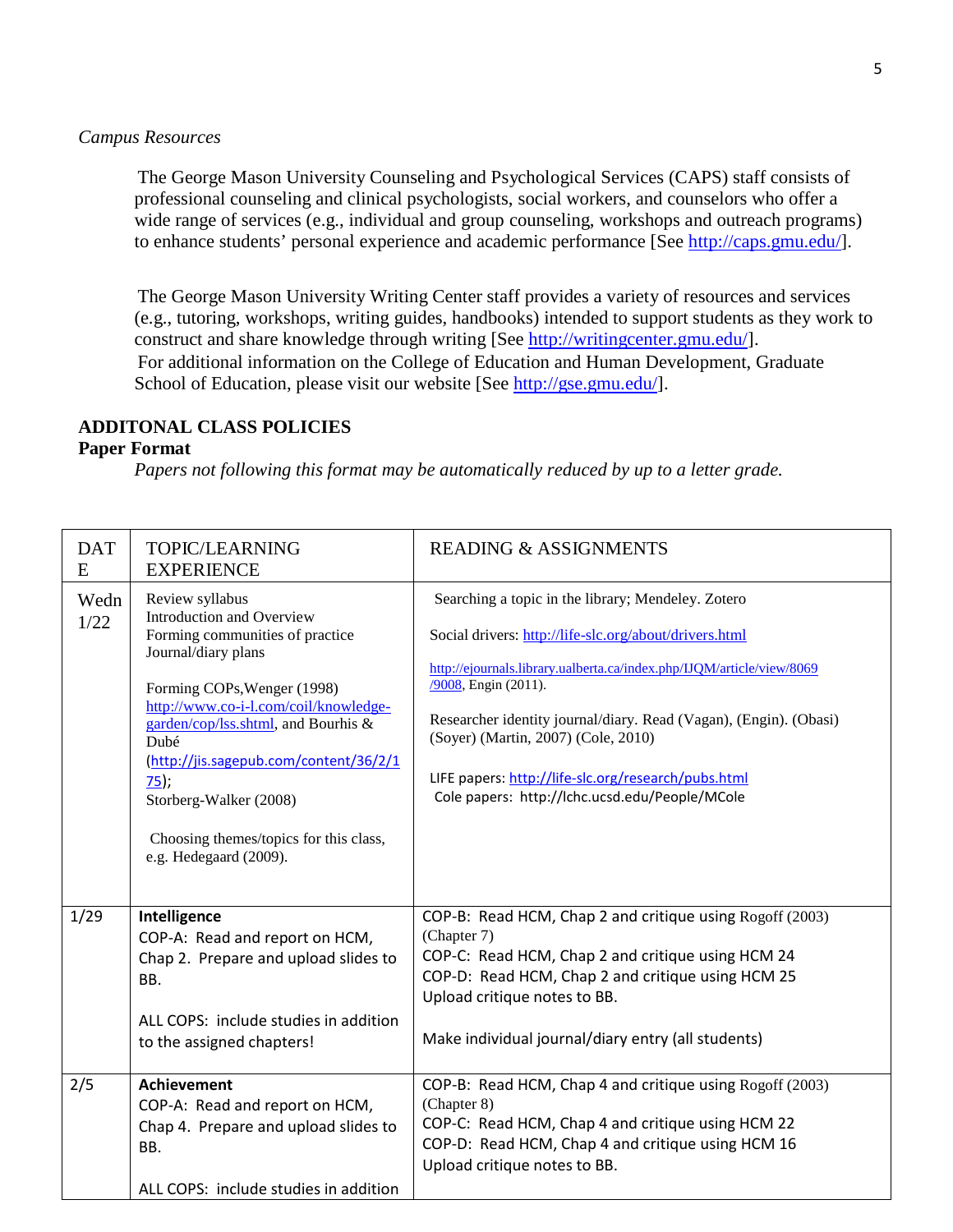|              | to the assigned chapters!                                                                                                                                                                                                                                                                                                                                                                                                                                                                                                                                        | Make individual journal/diary entry (all students)                                                                                                                                                                                                                                                                                                                                                                                                                                              |
|--------------|------------------------------------------------------------------------------------------------------------------------------------------------------------------------------------------------------------------------------------------------------------------------------------------------------------------------------------------------------------------------------------------------------------------------------------------------------------------------------------------------------------------------------------------------------------------|-------------------------------------------------------------------------------------------------------------------------------------------------------------------------------------------------------------------------------------------------------------------------------------------------------------------------------------------------------------------------------------------------------------------------------------------------------------------------------------------------|
| 2/12         | No Face to Face Class                                                                                                                                                                                                                                                                                                                                                                                                                                                                                                                                            | Blackboard discussions on readings and topics, to date.<br>Questions on journals/diaries                                                                                                                                                                                                                                                                                                                                                                                                        |
| 2/19         | <b>Competency Perception</b><br>COP-A: Read and report on HCM,<br>Chap 6. Prepare and upload slides to<br>BB.<br>ALL COPS: include studies in addition<br>to the assigned chapters!                                                                                                                                                                                                                                                                                                                                                                              | COP-B: Read HCM, Chap 6 and critique using Rogoff (2003)<br>(Chapter 5)<br>COP-C: Read HCM, Chap 6 and critique using HCM 28<br>COP-D: Read HCM, Chap 6 and critique using HCM 29<br>Upload critique notes to BB.<br>Make individual journal/diary entry (all students)                                                                                                                                                                                                                         |
| 2/26         | <b>Attributions</b><br>COP-A: Read and report on HCM,<br>Chap 5. Prepare and upload slides to<br>BB.<br>ALL COPS: include studies in addition<br>to the assigned chapters!                                                                                                                                                                                                                                                                                                                                                                                       | COP-B: Read HCM, Chap 5 and critique using Rogoff (2003)<br>(Chapter 6)<br>COP-C: Read HCM, Chap 5 and critique using HCM 30<br>COP-D: Read HCM, Chap 5 and critique using HCM 26<br>Upload critique notes to BB.<br>Make individual journal/diary entry (all students)                                                                                                                                                                                                                         |
| 3/5          | Vygotsky readings and discussion<br>Required: (Vygotsky, 1978) Read: Part<br>1: Basic Theory and Data with<br>particular focus on 1) Tool and<br>Symbol in Child Development and 4)<br>Internalization of Higher Psychological<br>Functions.<br>If you find straight Vygotsky dense<br>and hard to connect with how his<br>work has influenced psychology and<br>education, you might want to also<br>read contextual pieces such as:<br>(Davydov & Kerr, 1995),<br>You could also read summaries by<br>Wertsch or Cole (see readings) or<br>revisit a textbook. | Submit two journal entries for grading. Identify your choice of<br>two in the diary. The instructor will randomly select one other<br>from the BB file. Due midnight 2/19 on BB.<br>Required:<br>Journal assignment: 1) Take a concept of Vygotsky's (e.g., -tools,<br>-internalization) and write about what you understand it to<br>mean. Generate at least 3 questions about it.<br>Read other papers on Vygotsky (e.g., Cole on ZPD) from the<br>reading list or from your library research |
| 3/12<br>3/19 | <b>Spring Break</b><br>Can culture be operationalized?                                                                                                                                                                                                                                                                                                                                                                                                                                                                                                           | Social network modeling, readings TBD<br>Agent-based modeling, readings TBD<br>Monitor http://edf.stanford.edu/events/panel-identity-motivation-<br>and-stereotype-threat                                                                                                                                                                                                                                                                                                                       |
| 3/26         | Socially-supported learning: Four<br>students' research topics<br>Be sure to fill out Doodle Calendar<br>for presentations!                                                                                                                                                                                                                                                                                                                                                                                                                                      | Four students will outline their topic of research and seek group<br>guidance on how to strengthen its design from a sociocultural<br>perspective. What papers should they read? What are studies to<br>emulate?                                                                                                                                                                                                                                                                                |
| 4/2          | Socially-supported learning: Four<br>students' research topics                                                                                                                                                                                                                                                                                                                                                                                                                                                                                                   | Four students will outline their topic of research and seek group<br>guidance on how to strengthen its design from a sociocultural<br>perspective. What papers should they read? What are studies to<br>emulate?                                                                                                                                                                                                                                                                                |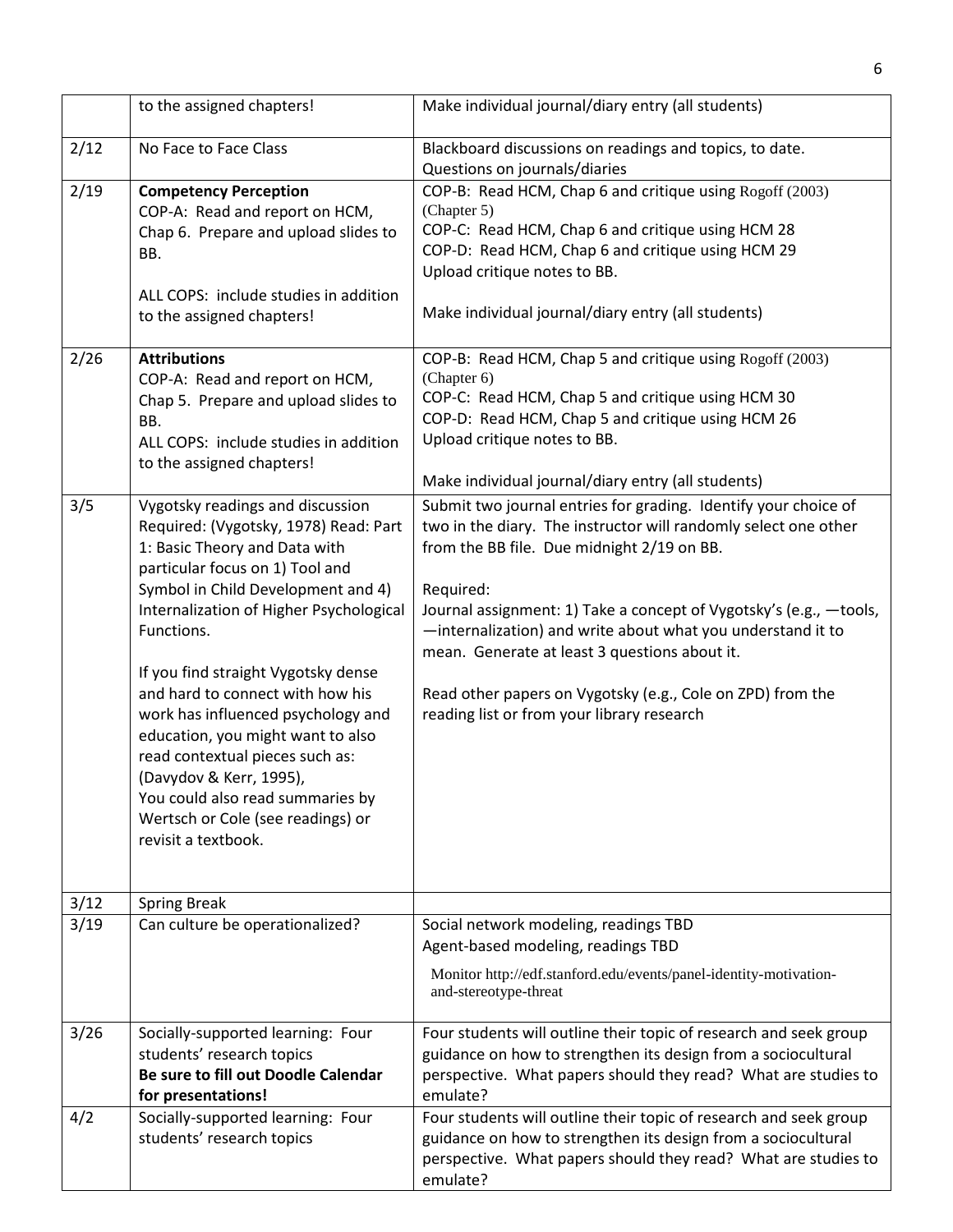| 4/9  | Socially-supported learning: Four<br>students' research topics | Four students will outline their topic of research and seek group<br>guidance on how to strengthen its design from a sociocultural<br>perspective. What papers should they read? What are studies to<br>emulate? |
|------|----------------------------------------------------------------|------------------------------------------------------------------------------------------------------------------------------------------------------------------------------------------------------------------|
| 4/16 | Socially-supported learning: Four<br>students' research topics | Four students will outline their topic of research and seek group<br>guidance on how to strengthen its design from a sociocultural<br>perspective. What papers should they read? What are studies to<br>emulate? |
| 4/23 | Student presentations (8)                                      | Be sure to fill out Doodle Calendar for presentations!                                                                                                                                                           |
| 4/30 | Student presentations (8)                                      | Be sure to fill out Doodle Calendar for presentations!                                                                                                                                                           |
|      |                                                                |                                                                                                                                                                                                                  |
| 5/7  | Final Paper DUE BB by Midnight                                 | Word document File name: EDEP 821/your name/Spring 2014                                                                                                                                                          |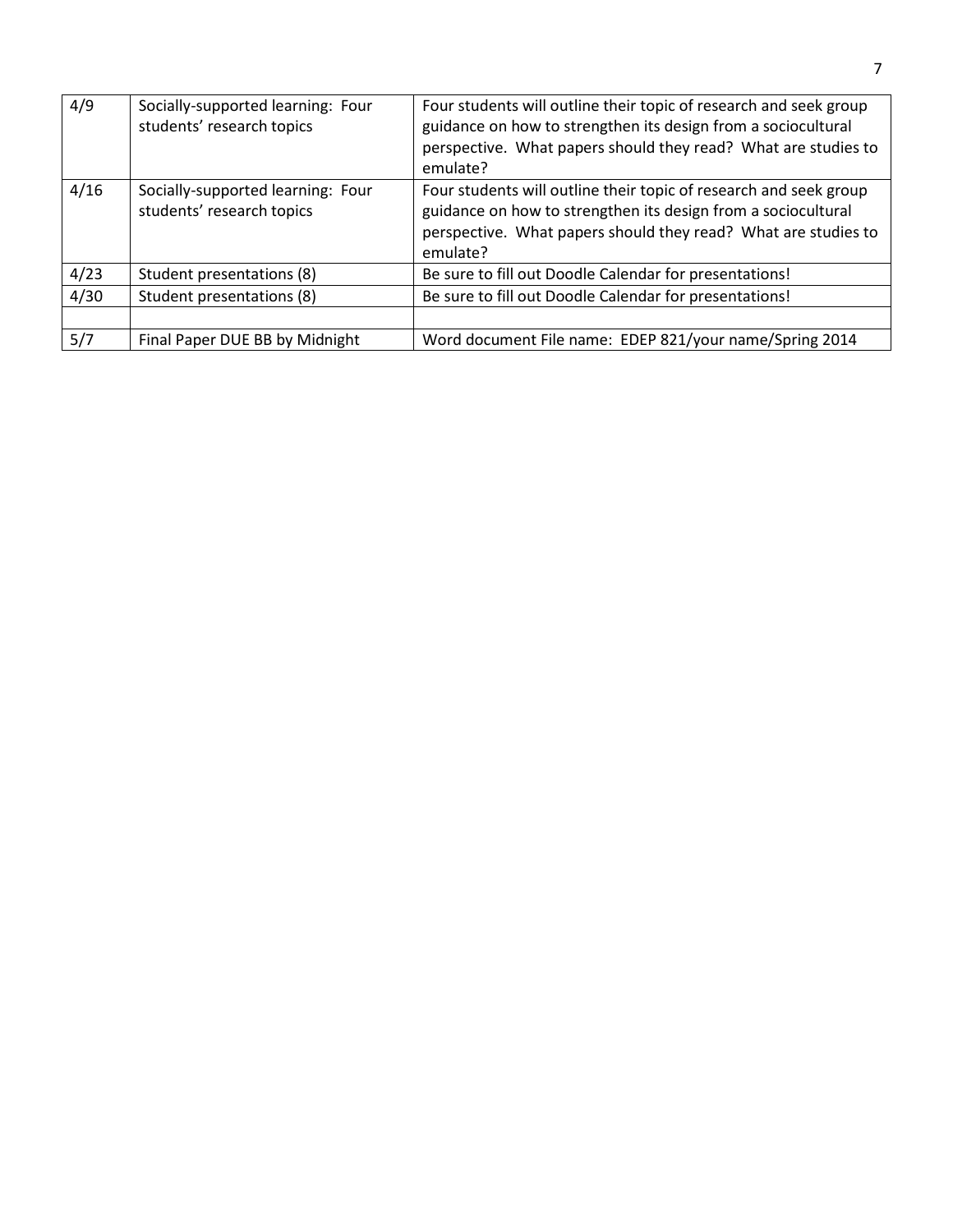**Suggested Readings For Themes (add to this list from your own library research). Not written in APA style. Do not emulate!**

- Bailenson, JN; Iyengar, S; Yee, N; Collins, NA. "FACIAL SIMILARITY BETWEEN VOTERS AND CANDIDATES CAUSES INFLUENCE," PUBLIC OPINION QUARTERLY, v.72, 2008, p. 935.
- Bain, R. B. (2006). Rounding up unusual suspects: Facing the authority hidden in the history classroom. *Teachers College Record, 108(*10*)*, 2080–2114.
- Barron, B; Walter, SE; Martin, CK; Schatz, C. "Predictors of creative computing participation and profiles of experience in two Silicon Valley middle schools," COMPUTERS & EDUCATION, v.54, 2010, p. 178.
- Borgman, G. D., & Overman, L. T. (2004). Academic resilience in mathematics among poor and minority students. *The Elementary School Journal, 104*(3), 177-195.
- Bronfenbrenner, U. (1994). Ecological models of human development. In T. Husen & T. N. Postlethwaite (Eds.), *International encyclopedia of education* (2nd ed., Vol. 3) (1643- 1647). Oxford: Pergamon.
- Buhs, E. S., Ladd, G. W., & Herald, S. L. (2006). Peer exclusion and victimization: Processes that mediate the relation between peer group rejection and children's classroom engagement and achievement. *Journal of Educational Psychology, 98,*  1-13.
- Bischoff, P., French, P. and Schaumloffel, J. (2014), Reflective Pathways: Analysis of an Urban Science Teaching Field Experience on Noyce Scholar-Science Education Awardees' Decisions to Teach Science in a High-Need New York City School. *School Science and Mathematics*, *114*: 40–49. doi: 10.1111/ssm.12057.
- Callaghan, T., Moll, H., Rakoczy, H., Warneken, F., Liszkowski, U., Behne, T., & Tomasello, M. (2011). Early Social Cognition in Three Cultural Contexts. *Monographs of the Society for Research in Child Development*, 76. doi:10.1111/j.1540-5834.2011.00603.x
- Chih-Hui Lai (2104). An integrated approach to untangling mediated connectedness with online and mobile media. *Computers in Human Behavior*, *31*, 20–26. <http://dx.doi.org/10.1016/j.chb.2013.10.023>
- Cobb, P., & McClain, K. (2006). The collective mediation of a high-stakes accountability program: Communities and networks of practice. *Mind, Culture, and Activity, 13(2),* 80– 100.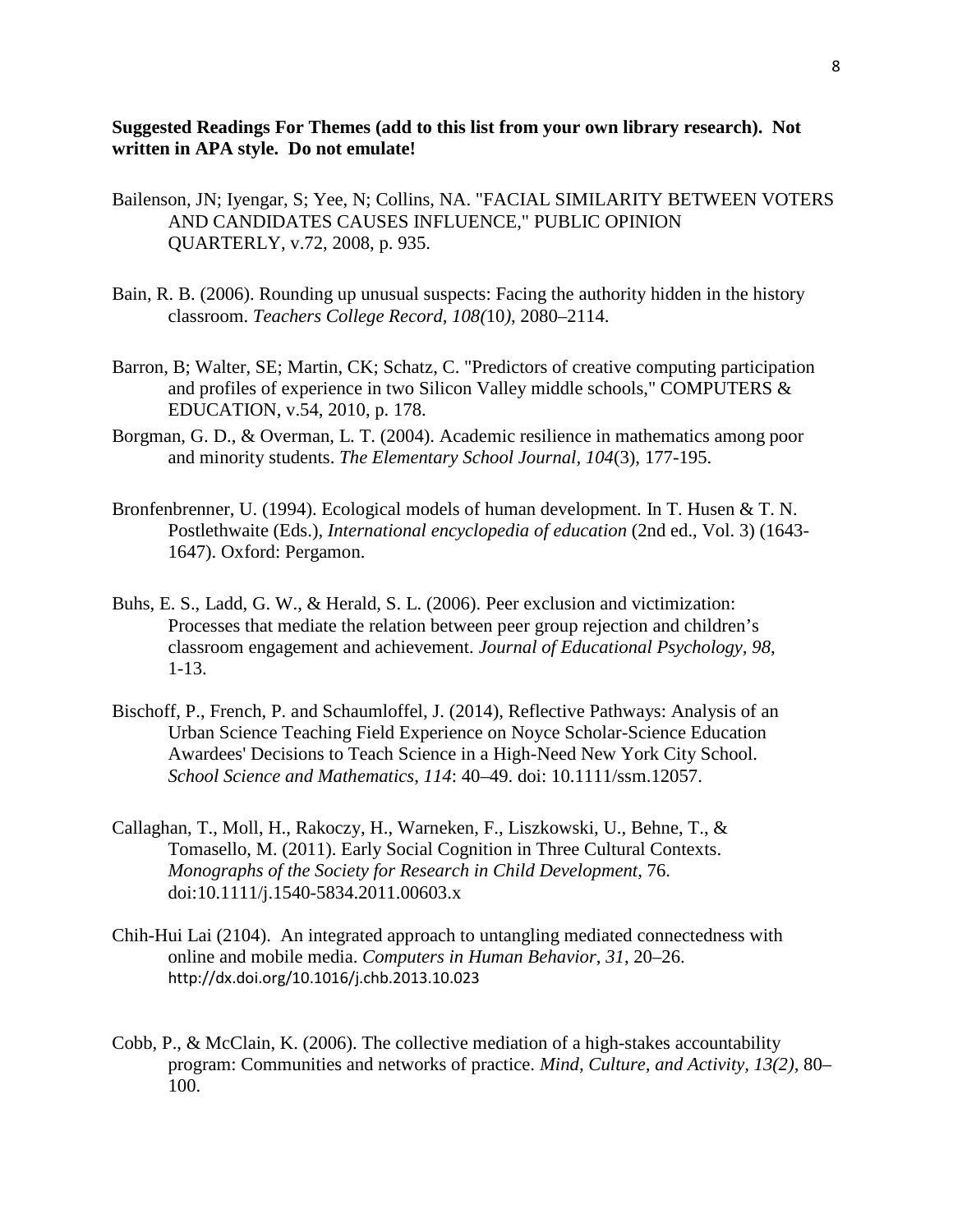Cobb, P., & Yackel, E. (1996). Constructivism, emergent, and sociocultural perspectives in the context of developmental research. *Educational Psychology, 31*, 175–190.

# COLE

For Cole's work, visit his web page for papers: <http://lchc.ucsd.edu/People/MCole/#theory>

[Cultural-Historical Activity Theory,](http://lchc.ucsd.edu/People/MCole/CHAT-Paper_2010.pdf)

Michael Cole, in *Qualitative Research*, © 2010 Elsevier Ltd.

[Differences and Deficits in Psychological Research in Historical Perspective: A Commentary on](http://lchc.ucsd.edu/People/MCole/DifferenceDeficitPsychResearch.pdf)  [the Special Section](http://lchc.ucsd.edu/People/MCole/DifferenceDeficitPsychResearch.pdf) Michael Cole, in *Developmental Psychology* 2013, Vol. 49, No. 1, 84-91.

#### [Vygotsky and Context: Toward a Resolution of Theoretical Disputes](http://lchc.ucsd.edu/People/MCole/LSV_n_Context.pdf)

in *The Sociocultural Turn in Psychology: The Contextual Emergence of Mind and Self*, Cole, M., Gajdamaschko, N., In, S. Kirschner, & J. Martin, J. (Eds) (2010). (pp. 253-280). New York, NY, US: Columbia University Press.

#### [Interacting minds in a life-span perspective: a cultural-historical approach to culture and](http://lchc.ucsd.edu/People/MCole/InteractiveMinds0001.pdf)  [cognitive development](http://lchc.ucsd.edu/People/MCole/InteractiveMinds0001.pdf) Cole, Michael

# [Culture and Cognitio](http://lchc.ucsd.edu/People/MCole/Cognition.pdf)

Cole, M., & Cigagas, X.E. (2010)., In M. H. Bornstein (Ed.). *Handbook of cultural developmental science*. (pp. 127-142). New York, NY, US: Psychology Press.

[Design experimentation as a theoretical and empirical tool for developmental pedagogical](http://lchc.ucsd.edu/People/MCole/Designexpertheor.pdf)  [research.](http://lchc.ucsd.edu/People/MCole/Designexpertheor.pdf) Nicolopoulou, A. & Cole, M. (2010). Pedagogies. An International Journal, 5 (1),  $61 - 71$ 

[Zone of Proximal Development.](http://lchc.ucsd.edu/People/MCole/Zone%20of%20Proximal%20Development0001.pdf) (1985)

Mike Cole

[Cultural-Historical Approaches to Designing for Development](http://lchc.ucsd.edu/People/MCole/Cole-Engestrom_Cult-Hist_Approach.pdf) Cole, Michael and Engestöm, Yrjö

- Cole, M. (1985). The zone of proximal development: Where culture and cognition create each other. In J. V. Wertsch (Ed.), *Culture, communication, and cognition: Vygotskian perspectives* (pp. 146-161). New York: Cambridge University Press.
- Cole, M. (2004). Prologue: Reading Vygotsky. In R. W. Rieber & D. K. Robinson (Eds.), *The essential Vygotsky*. New York: Kluwer Academic/Plenum Publishers. (pp. vii-xii).
- Cole, M. (2005). Cross-cultural and historical perspectives on the developmental consequences of education. *Human Development*, *48*(4), 195-216.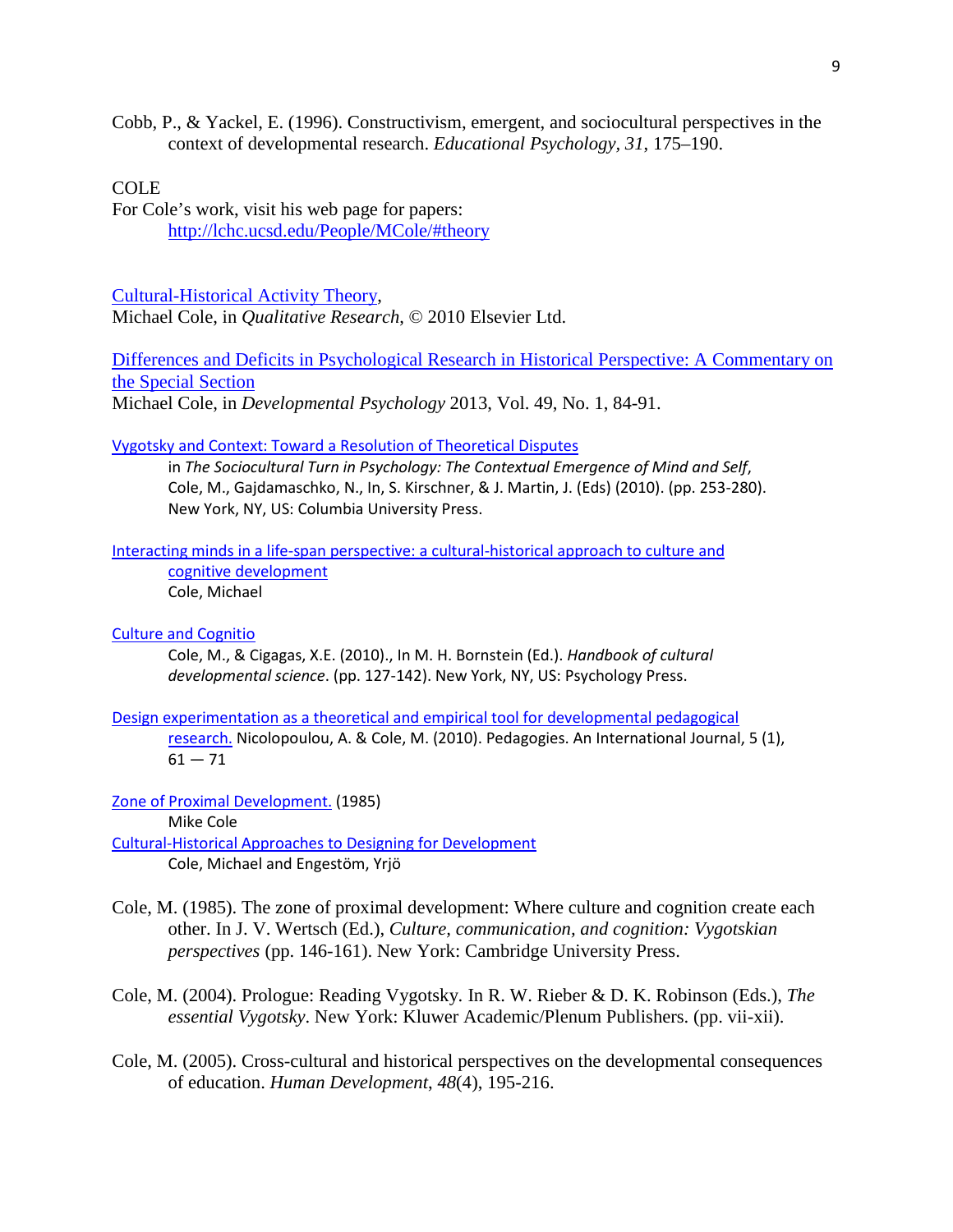- Cole, M. (2005). Encounter. A conversation with Michael Cole on Culture, Experience, and John Dewey. An interview by Walter P. Olendorf. *E&C/Education and Culture*, *21* (1), 74-86.
- Cole, M. (2005). A. R. Luria and the cultural-historical approach in psychology. In T. Akhutina, J. Glozman, L. Moskovich & D. Robbins (Eds.), *A. R. Luria and contemporary psychology: Festschrift celebrating the centennial of the birth of A. R. Luria*, (pp. 35-41). NewYork: Nova Science Publishers, Inc.
- Cole, M. (2009). The perils of translation: A first step in reconsidering Vygotsky's theory of development in relation to formal education. *Mind, Culture, and Activity*. *16*(4), pp. 291- 295
- Cole, M. (2010). What's culture got to do with it? Educational research as a necessarily interdisciplinary enterprise. *Educational Researcher*, *39*(6), pp. 461-470.
- Cole, Michael (2010). Education as an intergenerational process of human learning, teaching, and development. *American Psychologist*. Vol 65(8), pp. 796-807
- Cole, M., & Gajdamashko, N. (2009). The concept of development in cultural-historical activity theory: Vertical and horizontal. In A. Sannino, H. Daniels, & K. Gutiérrez, Learning and expanding with activity theory. (pp. 129-143). New York, NY, US: Cambridge University Press.
- Cole, M., & Miyake, N. (2006). Remembering Giyoo Hatano. *Journal of the Learning Sciences, 13(3)*, 429–430.
- Connor, C. M., Morrison, F. J., & Slominski, L. (2006). Preschool instruction and children's emergent literacy growth. *Journal of Educational Psychology, 98,* 665- 689.
- Deci, E. L., Ryan, R. M., & Koestner, R. (2001). The pervasive negative effect of rewards on intrinsic motivation: Response to Cameron (2001). *Review of Educational Research*, 71, 43-51.
- Deci. E. L., Koestner, R., & Ryan, R. M. (2001). Extrinsic rewards and intrinsic motivation in education: Reconsidered once again. *Review of Educational Research*, 71, 1-27
- Deckner, D. F., Adamson, L. B., & Bakeman, R. (2006). Child and maternal contributions to shared reading: Effects on language and literacy development. *Applied Developmental Psychology, 27,* 31-41.
- Davydov, V. V., & Kerr, S. T. (1995). The Influence of L. S. Vygotsky on Education Theory, Research, and Practice. *Educational Researcher*, *24*(3), 12-21.
- Engle, R.A., & Conant, F.R. (2002). Guiding Principles for Fostering Productive Disciplinary Engagement: Explaining an Emergent Argument in a Community of Learners Classroom. *Cognition and Instruction, 20*, 399–484.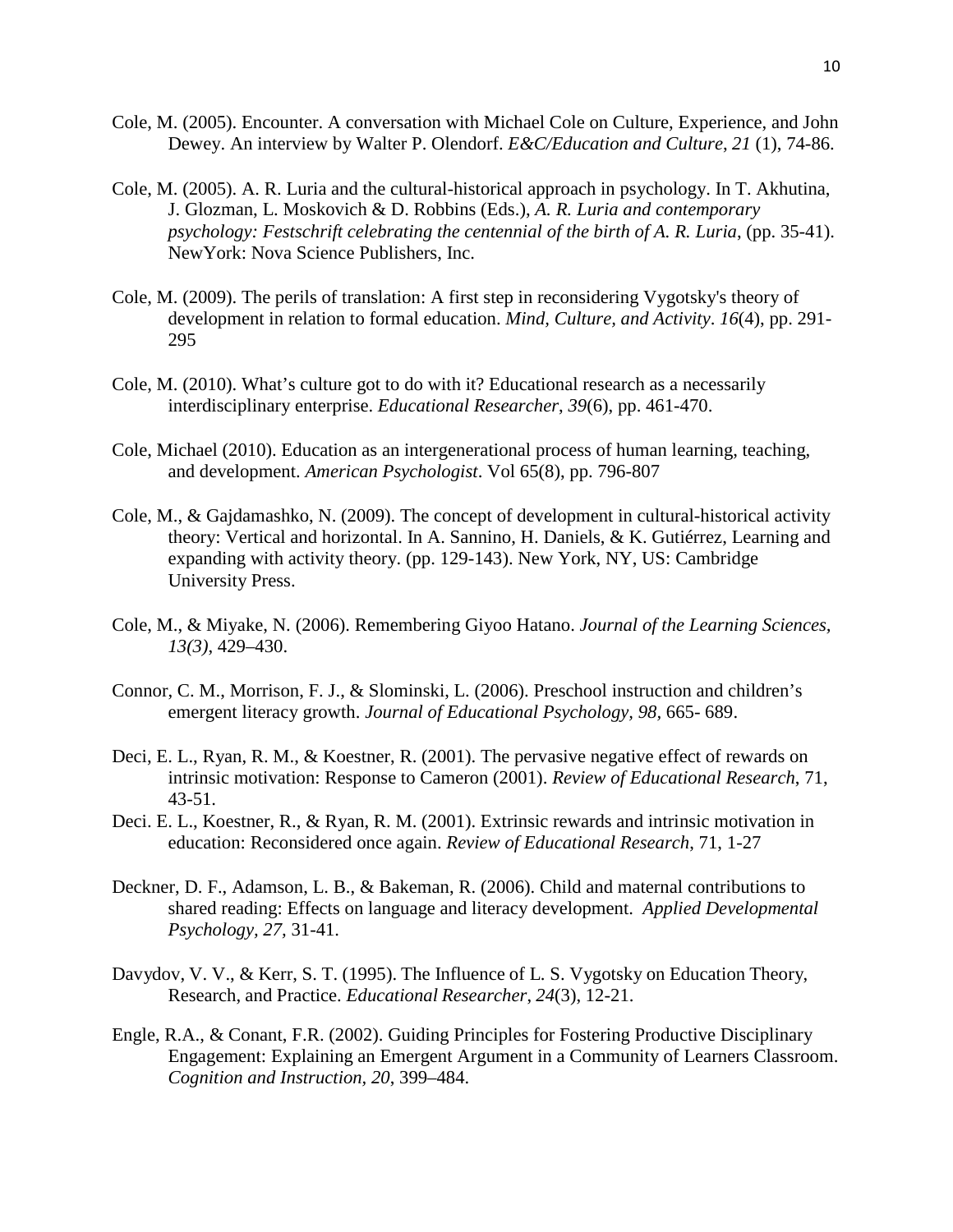- Entwisle, D. R., & Alexander, K., L (2000). Diversity in family structure: Effects on schooling. In D. H. Demo, K. R. Allen, & M. A. Fine (Eds.), *Handbook of family diversity* (pp. 316- 337). New York: Oxford University Press.
- Felner, R. D., Seitsinger, A. M., Brand, S., Burns, A., & Bolton, N. (2007). Creating small learning communities: Lessons from the project on high-performing learning communities about "what works" in creating productive, developmentally enhancing, learning contexts. *Educational Psychologist, 42*(4), 209-221.
- Fives, H., & Alexander, P. A. (2004). How schools shape teacher efficacy and commitment: Another piece of the achievement puzzle. In D.M. McInerney & S. Van Etten (Eds.), *Research on sociocultural influences on motivation and learning: Big theories revisited* (pp. 139-164). Vol. 4. Greenwich, CT: Information Age Press.
- Fox, J; Bailenson, JN. "Virtual Self-Modeling: The Effects of Vicarious Reinforcement and Identification on Exercise Behaviors," MEDIA PSYCHOLOGY, v.12, 2009, p. 1.
- Fuligni, A. J. (1997). The academic achievement of adolescents from immigrant families: The roles of family background, attitudes, and behavior. *Child Development, 68,*  351-363.
- Gallimore, R., & Goldenberg, C. (2001). Analyzing cultural models and settings to connect minority achievement and school improvement research. *Educational Psychologist, 36*(1), 45-56.
- Hedegaard , M. (2009). [Children's Development from a Cultural–Historical Approach:](http://www.tandfonline.com.mutex.gmu.edu/doi/abs/10.1080/10749030802477374)  [Children's Activity in Everyday Local Settings as Foundation for Their](http://www.tandfonline.com.mutex.gmu.edu/doi/abs/10.1080/10749030802477374)  [Development.](http://www.tandfonline.com.mutex.gmu.edu/doi/abs/10.1080/10749030802477374) *[Mind, Culture, and Activity](http://www.tandfonline.com.mutex.gmu.edu/toc/hmca20/16/1)*, Vol. 16, Iss. 1.
- Henze, R. (2001). Segregated classroom, integrated intent. *Journal of Education for Students Placed At Risk, 6*(1 & 2), 133-155.
- Hökkä, P., & Eteläpelto. A. (2014). [Seeking New Perspectives on the Development of Teacher](http://jte.sagepub.com/content/65/1/39.short)  [Education A Study of the Finnish Context.](http://jte.sagepub.com/content/65/1/39.short) *Journal of Teacher Education,* 65(1),39-52.
- Holloway, S. D. (1988). Concepts of ability and effort in Japan and the United States. *Review of Educational Research*, 58, 327-345.
- Hudley, C., Graham, S., & Taylor, A. (2007). Reducing aggressive behavior and increasing motivation in school: The evolution of an intervention to strengthen school adjustment. *Educational Psychologist, 42*(4), 251-260.
- Hufton, N., Elliott, J., & Illushin, L. (2002). Educational motivation and engagement: Qualitative accounts from three countries. *British Educational Research Journal*, *28*(2), 265-289.
- Hughes, J., & Kwok, O. (2007). Influence of student-teacher and parent-teacher relationships on lower achieving readers' engagement and achievement in the primary grades. *Journal of Educational Psychology*, *99*(1), 39-51.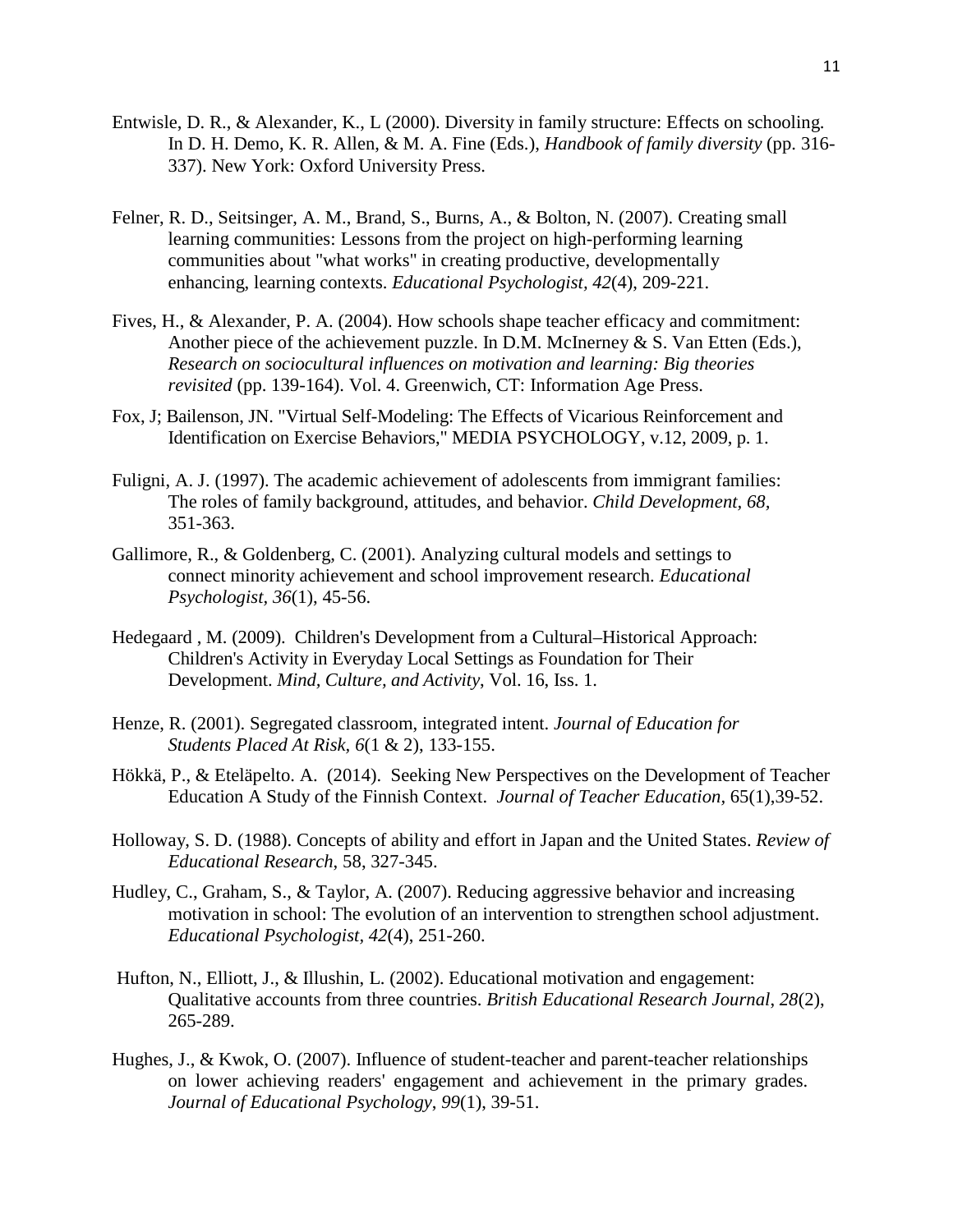- Ito, M., Baumer, S., Bittanti, M., boyd, d., Cody, R., Herr-Stephenson, B., … Tripp, L. (2010). *Hanging out, messing around, and geeking out: Kids living and learning with new media.* Cambridge, MA: MIT Press.
- Jenkins, H., Purushotma, R., Clinton, K., Weigler, M., & Robison, A. (2005). *Confronting the challenges of participatory culture: Media education for the 21st century. Building the field of digital media and learning.* Retrieved from <http://newmedialiteracies.org/files/working/NMLWhitePaper.pdf>
- Jeynes, W. H. (2002). The challenge of controlling for SES in social science and education research. *Educational Psychology Review, 14*(2), 205-221.
- Jordan, W. J. (2010). Defining equity: Multiple perspectives to analyze the performance of the diverse learner. *Review of Research in Education*, 34(1), 142-178. doi: 10.3102/0091732X09352898
- Juvonen, J. (2007). Reforming middle schools: Focus on continuity, social connectedness, and engagement. *Educational Psychologist*, 42, 197-208.
- Kopcha, T. J., Alger, c. (2104). Student teacher communication and performance during a clinical experience supported by a technology-enhanced cognitive apprenticeship. *Computers & Education*, 72, 48-58, ISSN 0360-1315, [http://dx.doi.org/10.1016/j.compedu.2013.10.011.](http://dx.doi.org/10.1016/j.compedu.2013.10.011) (http://www.sciencedirect.com/science/article/pii/S0360131513002960
- Korat, O. (2005). Contextual and non-contextual knowledge in emergent literacy development: A comparison between children from low SES and middle SES communities. *Early Childhood Research Quarterly, 20,* 220–238.
- Lave, J., & Wenger, E. (1991). *Situated learning: Legitimate peripheral participation.* New York: Cambridge University Press.
- Lecusay, R., Rossen, L., & Cole, M. (2008). Cultural-historical activity theory and the zone of proximal development in the study of idiioculture design and implementation. *Cognitive Systems Research*, 9(1-2), pp. 92-103.
- Lee, J-S., & Bowen, N. K. (2006). Parent involvement, cultural capital, and achievement gap among elementary school children. *American Educational Research Journal, 43,* 193-218.
- Luke, A., Green, J., & Kelly, G. J. (2010). What Counts as Evidence and Equity? *Review of Research in Education, 34*(1), vii-xvi. doi:10.3102/0091732X09359038
- Mancini, J. A., Bowen, G. L., & Martin, J. A. (2005). Community social organization: A conceptual linchpin in examining families in the context of communities. *Family Relations: Interdisciplinary Journal of Applied Family Studies*, 54, 570–582.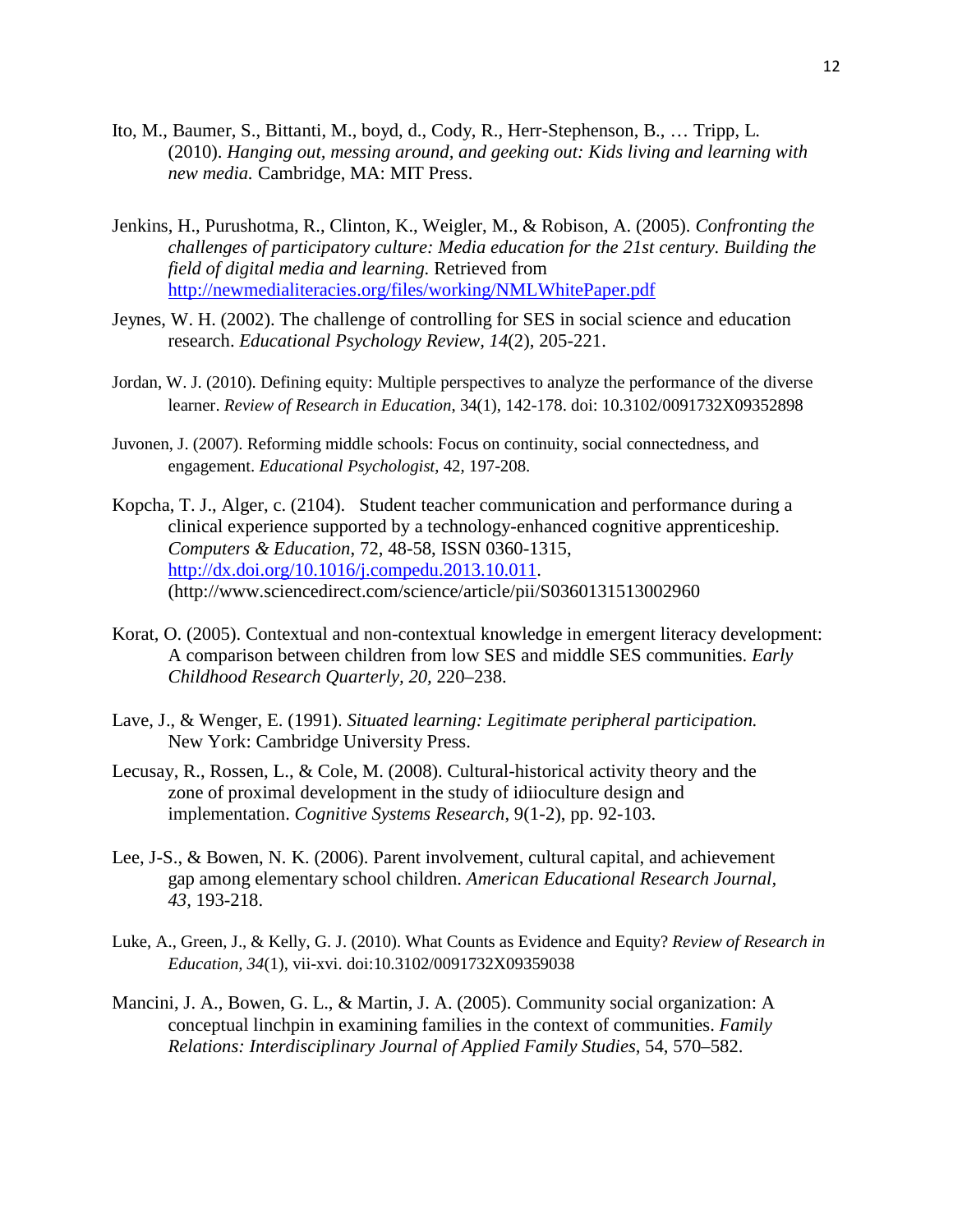- Martin, J. (2007). The selves of educational psychology: Conceptions, contexts, and critical considerations. *Educational Psychologist, 42,* 79-89.
- McBrien, J. (2005). Educational needs and barriers for refugee students in the United States: A review of the literature. *Review of Educational Research*, *75*(3), 329-364.
- Nasir, NS; Cooks, J. "Becoming a Hurdler: How Learning Settings Afford Identities," ANTHROPOLOGY & EDUCATION QUARTERLY, v.40, 2009, p. 41
- Newman, D., & Cole, M. (2004). Can scientific research from the laboratory be of any help to teachers? *Theory into Practice*, 43 (4), 260-267.
- Obasi, C (2014). Negotiating the insider/outsider continua: a Black female hearing perspective on research with Deaf women and Black women *Qualitative Research*,14: 61-78, first published on November 29, 2012 doi:10.1177/1468794112465632.
- Okagaki, L. (2001). Triarchic model of minority children's school achievement. *Educational Psychologist, 36*(1), 9-20.
- Penuel, W; Riel, M; Krause, A; Frank, K. (2009). "Analyzing Teachers' Professional Interactions in a School as Social Capital: A Social Network Approach," TEACHERS COLLEGE RECORD, v.111, p. 124.
- Riehl, C. J. (2000). The principal's role in creating inclusive schools for diverse students: A review of normative, empirical, and critical literature on the practice of educational administration. *Review of Educational Research, 70*(1), 55-81.
- *Rogers-Sirin, L. & Sirin, S. R. (2009). Cultural competence as an ethical requirement: Introducing a new educational model. Journal of Diversity in Higher Education, 2(1), 19-29.*
- Rogoff, B. (1990). *Apprenticeship in thinking: Cognitive development in social context*. New York, NY: Oxford University Press.
- Roth, W-F., Jornet, A. (2014). Toward a theory of experience. *Science Education, 98*(1), 106-126.
- Ryan, A. M. (2000). Peer groups as a context for the socialization of adolescents' motivation, engagement, and achievement in school. *Educational Psychologist, 35,* 101-111.
- Ryan, K. E., & Ryan, A. M. (2005). Psychological processes underlying stereotype threat and standardized math test performance. *Educational Psychologist, 40,* 53-63.

Shaffer, D. W., & Clinton, K. A. (2006). Toolforthoughts: Reexamining thinking in the digital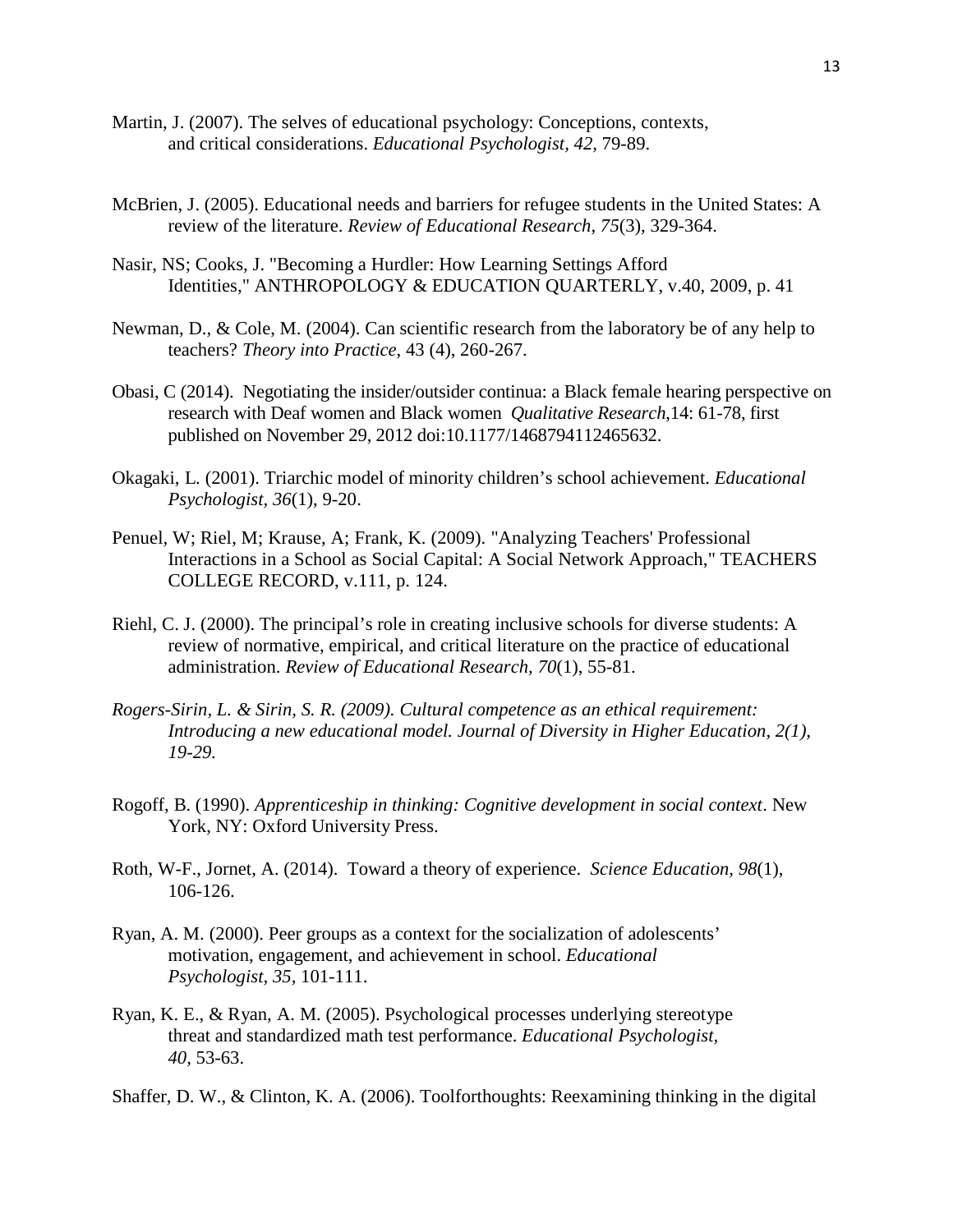age. *Mind, Culture, and Activity, 13(4)*, pp. 283–300.

- Sirin, S. (2005). Socioeconomic status and academic achievement: A meta-analytic review of research. *Review of Educational Research*, *75*(3), 417-453.
- Sirin, S. R. & Katsiaficas, D. (2010). Religiosity, discrimination, and community engagement: Gendered pathways of Muslim American emerging adults. *Youth and Society*, *43*( 4), 1528-1546
- Sirin, S. R., Katsiaficas, D., & Volpe, V. V. (2010) Identity mapping: Methodological implications for studying hyphenated selves. *International Society for the Study of Behavioral Development Bulletin*, *2*(58), 22-25.
- Sirin, S. R., Ryce, P. & Mir, M. (2009). How teachers' values affect their evaluation of children of immigrants. *Early Childhood Research Quarterly*, *24*(4), 463-473.
- Sirin, S. R. & Balsano, A. (2007). Introduction to the Special Issue. Pathways to identity and positive development among Muslim youth in the West. *Applied Developmental Science*, *11*(3), 109-111.
- Soyer, M. (2013). Off the corner and into the kitchen: entering a male-dominated research setting as a woman. *Qualitative Research* 1468794113488130, first published on May 31, 2013 as doi:10.1177/1468794113488130
- Spiko, D; Milrad, M; Maldonado, H; Pea, R. (2009). "Integrating Co-Design Practices into the Development of Mobile Science Collaboratories," in IEEE International Conference on Advanced Learning Technologies. pp. 393-397.
- Steinberg, L., Dornbush, S. M., & Brown, B. B. (1992). Ethnic differences in adolescent achievement: An ecological perspective. *American Psychologist, 47,* 723-729.
- Stevens, R; O'Connor, K; Garrison, L; Jocuns, A; Amos, DM. "Becoming an Engineer: Toward a Three Dimensional View of Engineering Learning," JOURNAL OF ENGINEERING EDUCATION, v.97, 2008, p. 355
- Stevens, R., Satwicz, T. & McCarthy, L. (2007). In-Game, In-Room, In-World: Reconnecting Video Game Play to the Rest of Kids' Lives. In *The Ecology of Games: Connecting Youth, Games, and Learning*. K. Salen, ed. Pp. 41-66. John D. and Catherine T. MacArthur Foundation Series on Digital Media and Learning. Cambridge, MA: MIT Press.
- [Storberg-Walker,](http://adh.sagepub.com/search?author1=Julia+Storberg-Walker&sortspec=date&submit=Submit) J. (2008). Wenger's Communities of Practice Revisited: A (Failed?) Exercise in Applied Communities of Practice Theory-Building Research. *Advances in Developing Human Resources*: 555-577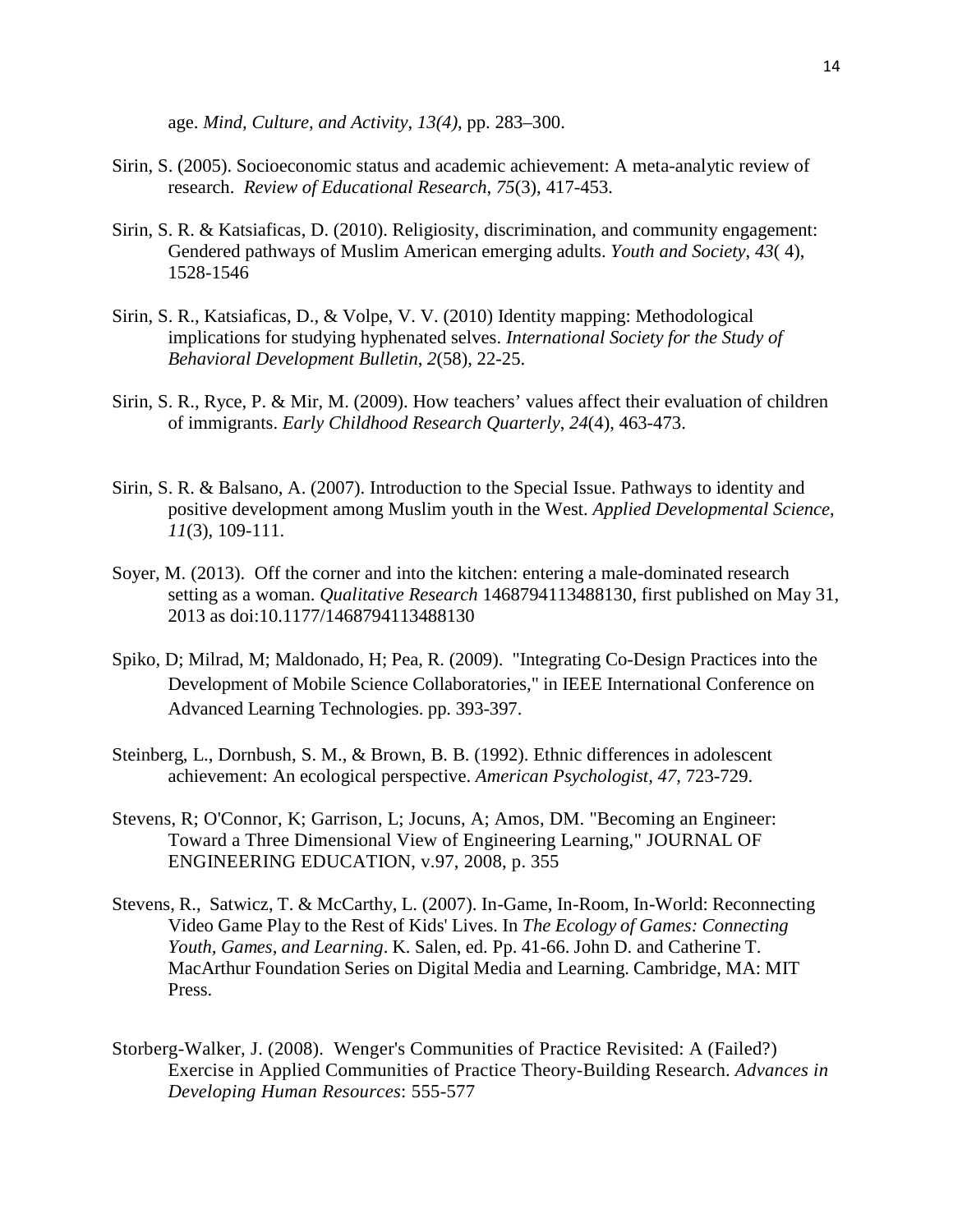- Teachman, G. and Gibson, B. E. (2014), 'Communicative competence' in the field of augmentative and alternative communication: a review and critique. *International Journal of Language & Communication Disorders*, *49*: 1–14. doi: 10.1111/1460-6984.12055
- Teemant, A. (2005). Evaluating socio-cultural pedagogy in a distance teacher education program. *Teacher Education Quarterly, 32(3)* 49–62.
- Tudge, J., & Scrimsher, S. (2003). Lev S. Vygotsky on education: A cultural-historical, interpersonal, and individual approach to development. In B. J. Zimmerman & D. H. Schunk (Eds.), *Educational psychology: A century of contributions* (pp. 207–228) Mahwah, NJ: Erlbaum
- Turner, J. C., Midgley, C., Meyer, D. K., Gheen, M., Anderman, E. M., Kang, Y., & Patrick, H. (2002). The classroom environment and students' reports of avoidance strategies in mathematics: A multimethod study. *Journal of Educational Psychology*, *94*(1), 88-106.
- Turner, J. C., Warzon, K., & Christensen, A. (2011). Motivating mathematics learning: Changes in teachers' practices and beliefs during a nine-month collaboration. *American Educational Research Journal*, *48*(3), 718-762.
- Usher, E. L., & Pajares, F. (2006). Sources of academic and self-regulatory efficacy beliefs of entering middle school students. *Contemporary Educational Psychology*, *31*, 125-141.
- Vagan, A. (2011). Towards a Sociocultural Perspective on Identity Formation in Education, *Mind, Culture, and Activity,* 18, Iss. 1. [http://www.tandfonline.com/doi/full/10.1080/10749031003605839.](http://www.tandfonline.com/doi/full/10.1080/10749031003605839)
- Van Laar, C. (2000). The paradox of low academic achievement but high self-esteem in African American Students: An attributional account. *Educational Psychology Review, 12*(1), 33- 62.
- Varellas, M., & Pappas, C. (2006). Intertextuality in read-alouds of integrated scienceliteracy units in urban primary classrooms: Opportunities for the development of thought and language. *Cognition and Instruction, 24 (2)*, 211–259.
- Vygotsky, L. S. (1979). Consciousness as a problem in the psychology of behaviour. *Soviet Psychology, 17(4)*, 3–35.
- Weinstein, C. S., Tomlinson-Clarke, S., & Curran, M. (2004). Toward a conception of culturally responsive classroom management. *Journal of Teacher Education, 55*(1), 25-38.
- Wentzel, K., R., Barry, C. M., & Caldwell, K. A. (2004). Friendships in middle school: Influences on motivation and school adjustment. *Journal of Educational Psychology, 96,* 195-203.